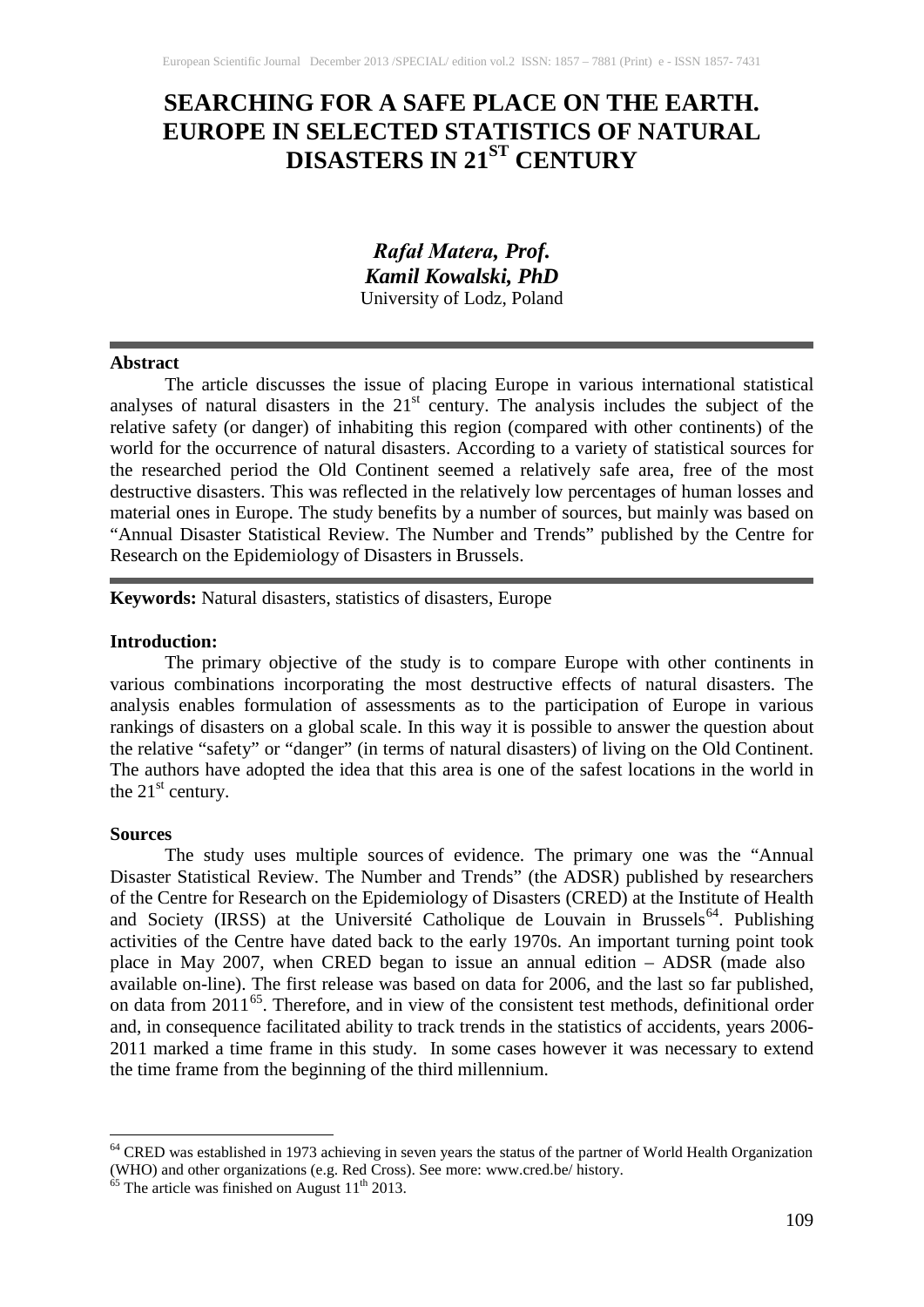Aside from the six ADSR reports other statistical studies were also valuable. In particular, reports (between 2006-2011) prepared by the Office of Foreign Disaster Assistance (OFDA), formed in 1964 and operating under the United States Agency for International Development (USAID). The reports prepared by USAID/OFDA and ADSR are based largely on a similar source material but the supplier is American institution<sup>[66](#page-1-0)</sup>. The studies of American government organization focused primarily on a US government spending on humanitarian aid, but also contained a register of the disasters as for the world and the various continents. Although basing on similar data, reports from Brussels and Washington use them in a different way, emphasizing slightly different aspects. ADSR, as a scientific publication, devotes more space on statistical methods, the subtleties of the definition of disasters, various comparisons. On the other hand in USAID/OFDA reports, in addition to the characteristics listed above, a reader can find presentations of the problems of residents of areas affected by disasters and daily effects of the shortages. The works of USAID/OFDA are rich in numerous illustrations documenting the practical manifestations of disasters and ways of eliminating their effects. It should not be a surprise highlighting the United States and the role of this state in many humanitarian operations. Among other things, for this reason, priority studies on which we based while concluding statement were CRED works.

Since 1988 (with the sponsorship of the USAID/OFDA) CRED has maintained an international disaster database (EM-DAT). EM-DAT collections include more than 19 thousand disasters of all kinds, dating from 1900, drawing on data from UN agencies, nongovernmental organizations, insurance companies, research institutes and press agencies. Given the universal nature of the data and the requirement of the lack of political influence on the creation the founders gave priority to the statistics of UN, then USAID/OFDA, the government and the coming of the International Federation of Red Cross and Red Crescent Societies<sup>[67](#page-1-1)</sup>. Information from various sources have been formatted and standardized, so that the administrators of EM-DAT managed to create a number of registers regarding disasters, taking into account a variety of criteria. The most important were: geography, time, economic and human losses. Database is updated on a regular basis (every day), but it is made public on a quarterly basis. Its yearly summary is the ADSR.

Extensive and reliable source background, the universal nature of the data (disasters on all continents) and a clear way of presenting which facilitates its further processing determined the choice of the center of Brussels as a basis for further discussion. In addition, useful publications were also MünichRe/Geo Risks Research Department operating at the insurance group of Münchener Rückversicherungs-Gesellschaft, as well as the European Environment Agency (EEA), and – to a lesser extent – the US National Weather Service.

#### **Remarks on definitions and methodology**

Inconsistency of definitions used in the reports on the various types of disasters required a more precise framework and consistent nomenclature to be used in a prepared analysis. The study assumed that the basic category of study subject is a "disaster", defined as "a situation or event which overwhelms local capacity, necessitating a request to a national or international level for external assistance; an unforeseen and often sudden event that causes great damage, destruction and human suffering"<sup>[68](#page-1-2)</sup>. For an event to be qualified as the disaster, at least one of the following criteria must be fulfilled:

- 10 or more people reported killed;
- 100 or more people reported affected;

<span id="page-1-0"></span><sup>&</sup>lt;sup>66</sup> "The data upon which this report is based are maintained through the long-term support of the US Agency for International Development's Office of Foreign Disaster Assistance (USAID/OFDA)". (*Annual Disaster Statistical Review 2011*, Brussels 2012, s. ii. From now on: ADSR 2011).<br><sup>67</sup> Ibidem, p. 7.<br><sup>68</sup> ADSR 2011, p. 7.

<span id="page-1-2"></span><span id="page-1-1"></span>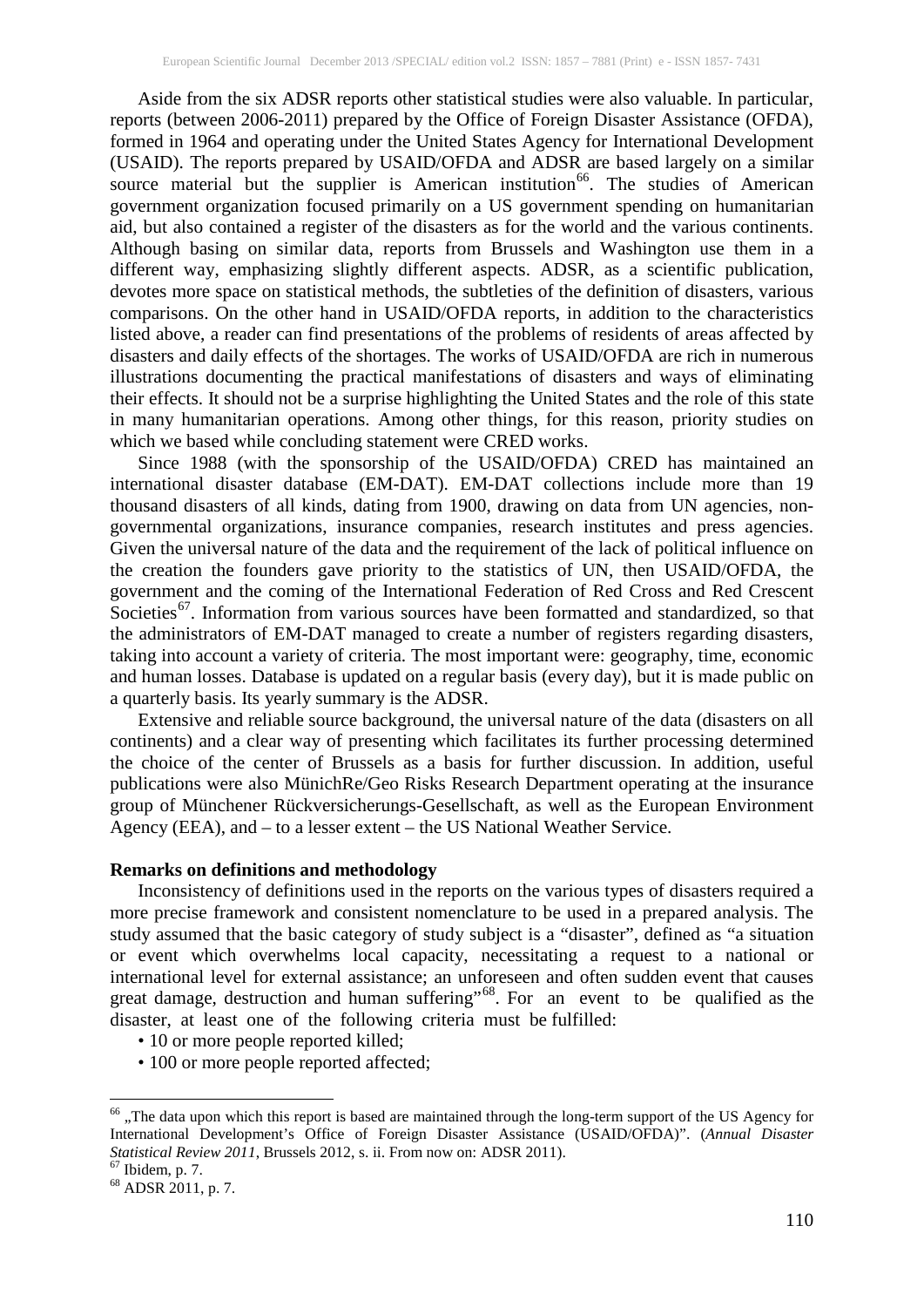- declaration of a state of emergency;
- call for international assistance<sup>[69](#page-2-0)</sup>.

In this study the classification of CRED (used in EM-DATA and ADSR) was followed. It distinguishes two branches of disasters: technological and natural ones. The technological disasters are among the events related to human activity, and to a lesser extent, due to the forces of nature. This group includes, for example: transport disasters, collapse of buildings, contamination arising as a result of factories failures, etc. Among the natural disasters – that were the subject of the analysis  $-4$  subgroups can be listed<sup>[70](#page-2-1)</sup>:

• Geophysical – events related directly to the solid earth;

• Meteorological – events associated with short-term (hours, days) effects of atmospheric processes;

• Hydrological – events associated with anomalous states of water;

• Climatological – events associated with long-term (time of year, decade) actions of atmospheric processes $^{71}$  $^{71}$  $^{71}$ .

#### A more detailed breakdown of natural disasters is presented in **Table 1.**

| Natural disasters |                  |               |                     |
|-------------------|------------------|---------------|---------------------|
| Geophysical       | Meteorological   | Hydrological  | Climatological      |
| Earthquake        | Storm            | Flood         | Extreme temperature |
| Volcano           | Local Storm      | Coastal flood | Cold wave           |
| Landslide         | Tropical cyclone |               | Drought             |
| Subsidence        |                  |               | Wildfire            |

*Table 1: Natural disasters in accordance with the classification of CRED*

*Source: Annual Disaster Statistical Review 2011, Brussels 2012, p. 9.*

The study pursuing the objective of stating the incidence of disasters in the relations: Europe-World and Europe-other continents was realized by taking into account the number of inhabitants of particular geographical regions. So the aim of the paper is not only to compare the number of disasters occurring, the number of fatalities and casualties as a result of disasters, the scale of damage to property, but also a statement of these numbers with the factor of population. The data used based on estimates provided by UN. It should be considered that the total population figures for the period 2006-2011 underwent some fluctuations and, therefore, for simplicity, the following data from 2011were utilized: Asia 4,2 billion (60% of the global population), Africa 1 billion (15%), Europe 0,74 billion (11% ), Central and South America 0,6 billion (8,5%), North America 0,38 billion (5%), Australia and Oceania 0,037 billion  $(0.5\%)^{72}$  $(0.5\%)^{72}$  $(0.5\%)^{72}$ .

# **Natural disasters in Europe in the 21st century. General look and comparison with other regions of the world**

Trying to find a place of Europe compared with other regions in terms of the prevalence and consequences of natural disasters the statistics provided by ADSR were also used. Therefore, we studied 10 different classifications in the period 2006-2011 and basing on them, we tried to draw conclusions. **Table 2** presents a concise participation of European countries in the following rankings:

1. 10 major natural disasters in terms of the number of deaths;

2. 10 major natural disasters in terms of the number of victims (killed, injured, homeless, displaced, evacuated, requiring immediate assistance);

3. 10 major natural disasters in terms of economic damages (in billions of dollars);

<span id="page-2-1"></span><span id="page-2-0"></span><sup>&</sup>lt;sup>69</sup> Ibidem, p. 16.<br><sup>70</sup> Biological disasters are excluded from the analysis (although present in some studies of CRED).<br><sup>71</sup> ADSR 2011, p. 16-17.<br><sup>72</sup> Socio-economic situation in the world in 2011, GUS 2012, p. 2. See mo

<span id="page-2-2"></span>

<span id="page-2-3"></span>

stat.gov.pl/cps/rde/xbcr/gus/publ\_opr\_sytuacja\_spol\_gosp\_na\_swiecie\_w\_2011\_r.pdf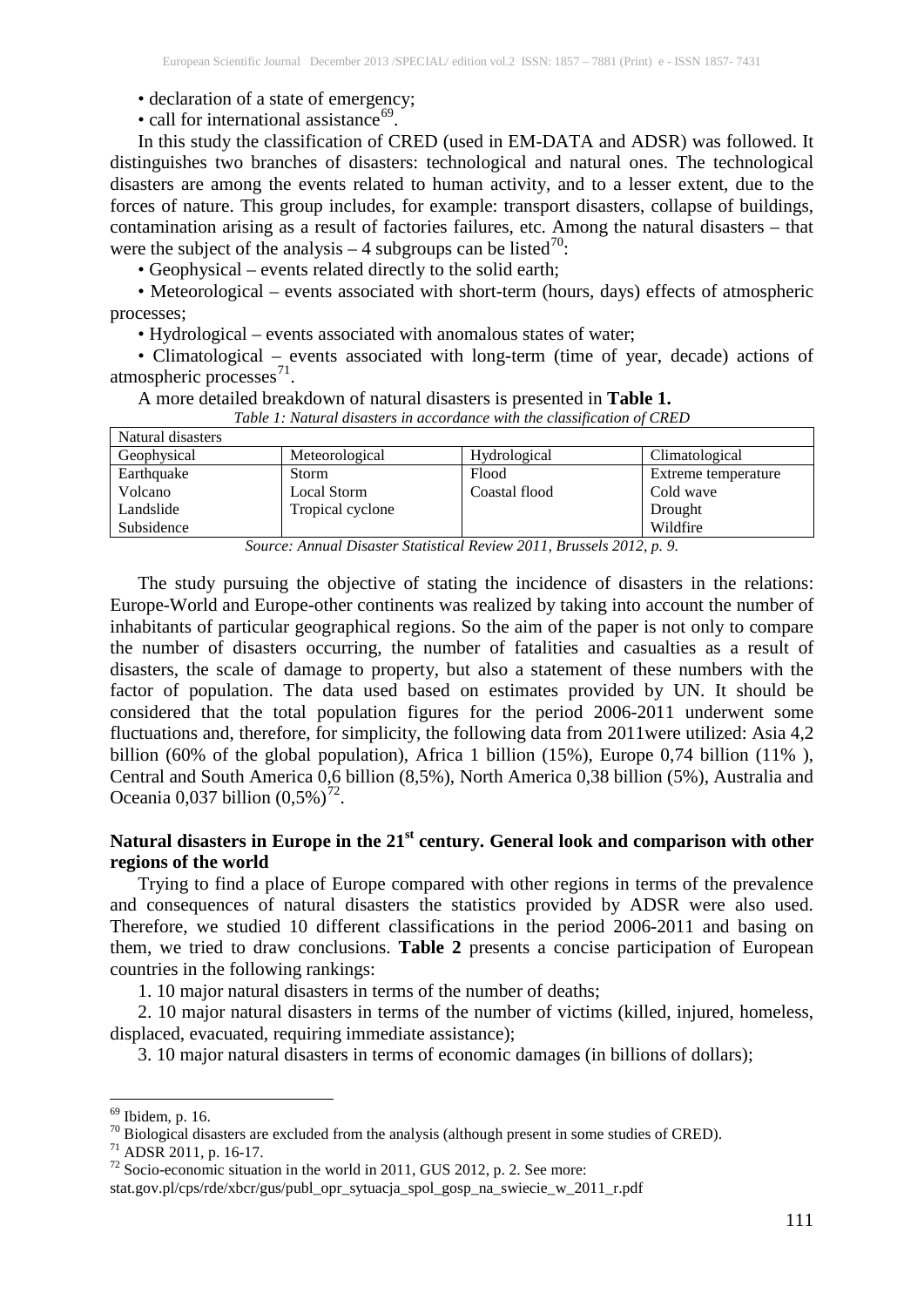4. 10 most affected countries in the number of natural disasters occurring;

5. 10 most affected countries in the number of deaths due to natural disasters;

6. 10 most affected countries in the number of deaths as a result of natural disasters in 100 thousand people;

7. 10 most affected countries in the number of victims due to natural disasters;

8. 10 most affected countries in the number of victims due to natural disasters as a percentage of the total population;

9. 10 countries most affected by losses (billion of USD) as a result of natural disasters;

10. 10 countries most affected by losses due to natural disasters as a percentage of GDP. *Table 2: Places and share of European countries in ten basic summaries ADSR most destructive disasters and the most affected countries in the period 2006-2011*

|                  | 2006                                                                                           | 2007                                         | the most affected countries in the period 2000-2011<br>2008 | 2009                                                 | 2010                                                    | 201            |  |
|------------------|------------------------------------------------------------------------------------------------|----------------------------------------------|-------------------------------------------------------------|------------------------------------------------------|---------------------------------------------------------|----------------|--|
|                  |                                                                                                |                                              |                                                             |                                                      |                                                         | 1              |  |
| 1.               | 5. Netherlands<br>1000<br>6. Belgium 940<br>9. Ukraine 801                                     | X                                            | X                                                           | 9. Italy 295                                         | 2. Russia 55844                                         | $\mathbf X$    |  |
| 2.               | X                                                                                              | X                                            | X                                                           | X                                                    | X                                                       | X              |  |
| $\overline{3}$ . | X                                                                                              | 2. Northern<br>Europe 9<br>4. UK 4<br>5. UK4 | 9.<br>Northern<br>Europe 1,8                                | Italy,<br>1.<br>France,<br>Spain 5,1<br>2. Italy 2,5 | 6.<br>Western<br>Europe 6,1<br>9. Central Europe<br>3,6 | $\overline{X}$ |  |
| 4.               | 10. Romania 8                                                                                  | X                                            | X                                                           | $\mathbf X$                                          | 7. Russia 8                                             | X              |  |
| $\overline{5}$ . | 5. France 1393<br>6. Netherlands<br>1000<br>8. Belgium 940<br>9. Ukraine 803                   | 2. Hungary 500                               | $\mathbf X$                                                 | $\overline{\mathbf{X}}$                              | 2. Russia 55844                                         | $\overline{X}$ |  |
| 6.               | 1. Belgium 9,1<br>Netherlands<br>2.<br>6,1<br>5. France 2,3<br>6. Latvia 1,8<br>7. Ukraine 1,7 | 2. Hungary 5                                 | X                                                           | $\boldsymbol{\mathrm{X}}$                            | 2. Russia 39<br>5. Slovakia 2,3                         | X              |  |
| 7.               | X                                                                                              | $\mathbf X$                                  | $\mathbf X$                                                 | $\boldsymbol{\mathrm{X}}$                            | $\mathbf X$                                             | $\mathbf X$    |  |
| 8.               | X                                                                                              | X                                            | X                                                           | X                                                    | X                                                       | $\mathbf X$    |  |
| 9.               | X                                                                                              | 2. UK 9,6<br>5. Germany 5,5                  | 5. Germany 2,7<br>9. Ukraine 1                              | 3. France 3,2<br>5. Italy 2,6<br>7. Spain 1,9        | 9. France 5,7<br>10. Russia 5,7                         | $\overline{X}$ |  |
| 10.              | 3. Lithuania 1,5                                                                               | X                                            | 10. Ukraine 0,7                                             | $\boldsymbol{\mathrm{X}}$                            | X                                                       | X              |  |

*Source: Selection based on data from: ADSR 2006, Brussels 2007, p. 32-34; ADSR 2007, Brussels 2008, p. 6-9; ADSR 2008, Brussels 2009, p. 8-10; ADSR 2009, Brussels 2010, p. 12-14; ADSR 2010, Brussels 2011, p. 13-16; ADSR 2011, p. 14-17.*

After analyzing **Table 2** some basic lessons can be derived. As for the period under study, 2010 was the most tragic year: 55 thousands people died in Russia as a result of extreme temperatures (from June to August 2010), floods and fires. Only the earthquake in Haiti in January 2010 caused the deaths of more people in that year. The largest number of European countries has been affected by natural disasters in 2006, also as a result of the occurrence of high temperatures. For the same reason the Hungarians suffered in 2007. Among countries with a high number of deaths in Europe Italy should also be mentioned – victims of the earthquake in 2009.

European countries were not included even once in the rankings containing the largest number of victims (categories 2, 7, 8). This is a proof that people in the other continents were under bigger threat form the impact of natural hazards. Rescue teams were also acted less effectively in those (non-European) areas. It can be assumed that indeed natural disasters occurred in Europe, but the scale of their negative impact was smaller than in other regions.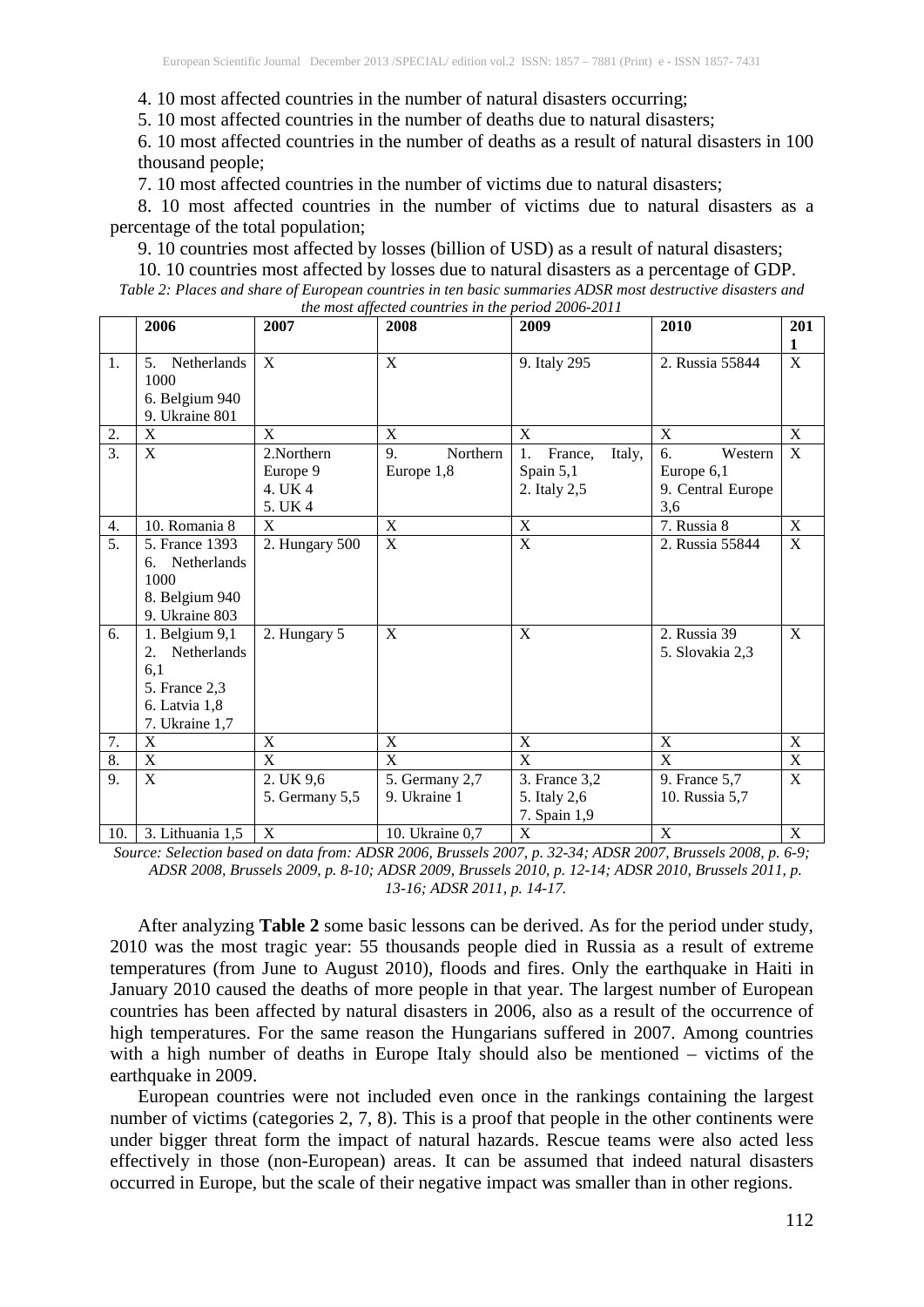The frequency of disasters in different European countries was lower than in most Asian countries and the US<sup>[73](#page-4-0)</sup>. In the years 2006-2011 only Romania and Russia were considered as the most affected countries in terms of the occurrence of disasters. It is worth noting that the size of the territory does matter. In countries with a larger surface area the risk of disaster is generally higher, although climatic zone, geological condition, and many other factors played also important roles.

In the years 2006-2011, European countries were enlisted most often in the rankings including the largest material losses. In 2007 damages were caused by hurricanes and flooding, and the countries with the greatest losses (in top 10 most affected countries) were UK and Germany. High damages were also caused by disasters in France, Germany, Italy and Russia in 2007-2010 (as a result of the cyclones Kyrill and Emma, winter storms Klaus and Xynthia, but also earthquakes and floods). Considerable material losses in Europe (among other regions) were also due to the high density of infrastructure (unlike for example desert areas). It was also easier to estimate the loss of damaged buildings or broken cars than calculate damages as result of forest fires.

Natural disasters do hit Europe, but they are not as destructive as in other regions. They usually cause material losses but do not result in huge numbers of deaths or injured.

| <i>in mese aisasiers in 2001-2010</i>   |        |          |        |        |         |        |  |
|-----------------------------------------|--------|----------|--------|--------|---------|--------|--|
|                                         | Africa | Americas | Asia   | Europe | Oceania | Total  |  |
| Average yearly number of disasters      | 65     | 92       | 153    | 58     | 16      | 384    |  |
| Share %                                 | 16.9   | 24       | 39.8   | 15.1   | 4.2     | 100    |  |
| Average yearly number of affected (mln) | 14.91  | 8.27     | 207.92 | 0.74   | 0.12    | 231,95 |  |
| Share %                                 | 6.4    | 3.6      | 89.65  | 0,3    | 0.05    | 100    |  |
| Average annual losses (billion of USD)  | 1.1    | 50.27    | 41.61  | 13.4   | 2.97    | 109,35 |  |
| Share %                                 |        | 46       | 38     | 12.3   | 2,7     | 100    |  |
| $\sim$ $\sim$<br>$\sim$<br>1.7.07.0011  |        |          |        |        |         |        |  |

*Table 3: Average yearly number of disasters, casualties and material losses, and the percentage of each region in these disasters in 2001-2010*

*Source: ADSR 2011, s. 29.*

Basing on **Table 3** it was possible to compare the incidence and impact of disasters in Europe with other regions. Average, in the first decade of the  $21<sup>st</sup>$  century, the number of disasters ravaging Europe was 58 per year, which was the only higher score than in Oceania (including Australia) [74](#page-4-1) . The specification of the number of accidents, however, says little, if one disruptive event can cause the death of one man, and another one 100 thousand people. A more meaningful statement giving the image of relative safety or risk can be submitted by using the data of the number of victims (not only just deaths) as a result of disasters. In this classification 90% of the victims lived in Asia (recall that population of this continent makes up about 60% of world's population). On the other hand, 740 thousand people in Europe were suffering which meant 0,3% of the global or nearly 40 times less than the participation of its population of the globe. In the case of Oceania, it was 10 times less, and in both Americas – 4 times. Considering the material losses Europe's share of losses in the world was more important. Losses per capita on the continent caused by natural disasters in the first decade of the  $21<sup>st</sup>$  century were average 18 USD. There were significantly higher in the Americas (mainly in the North) – 50 and Oceania – 80; smaller in Asia – 10 and Africa 6.

<span id="page-4-0"></span><sup>&</sup>lt;sup>73</sup> Detailed statistical data for the United States (including individual states) can be found on webpage of the National Weather Service Office of Climate, Water and Weather Services:<br>www.nws.noaa.gov/om/hazstats.shtml

<span id="page-4-1"></span><sup>&</sup>lt;sup>74</sup> See more: *Office of US Foreign Disaster Assistance. Annual Report for Fiscal Year 2011*, p. 130-132.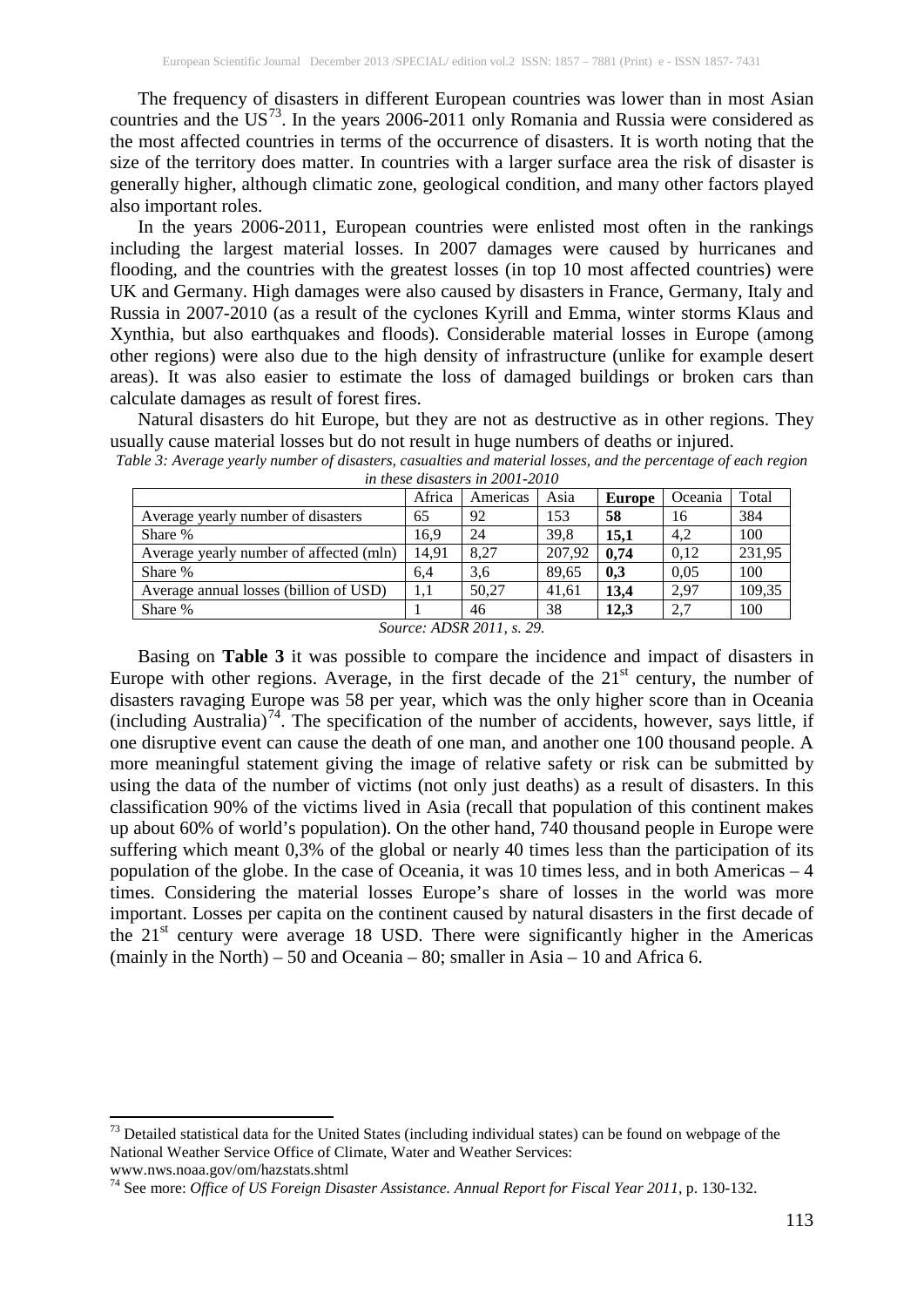| atsasters in 2011                |        |          |        |        |         |        |
|----------------------------------|--------|----------|--------|--------|---------|--------|
|                                  | Africa | Americas | Asia   | Europe | Oceania | Total  |
| Number of disasters              | 64     | 93       | 146    | 18     |         | 332    |
| Share %                          | 19.3   | 28       | 44     | 5.4    | 3.3     | 100    |
| Number of affected (in million)  | 22.55  | 10.6     | 211.16 | 0.04   | 0.31    | 244,65 |
| Share %                          | 9,2    | 4.3      | 86.3   | 0.0002 | 0.1     | 100    |
| Material losses (billion of USD) | 1.02   | 67.32    | 276.03 | 1.19   | 20.56   | 366,12 |
| Share %                          | 0.3    | 18,4     | 75.4   | 0.3    | 5,6     | 100    |

*Table 4: Average number of disasters, casualties and material losses, and the percentage of each region in these disasters in 2011*

*Source: Based on: ADSR 2011, s. 29. See also: Office of US Foreign Disaster Assistance. Annual Report for Fiscal Year 2011, p. 11-13.*

A special year in terms of safety on the Old Continent was 2011, where there were only 18 registered natural disasters, so 3 times less than the average in the first decade of the  $21<sup>st</sup>$ century. Only in Australia and Oceania there were fewer accidents, but statistical inhabitant of the area was more exposed to the elements (shown in percent share of those disasters compared with other regions). Even more fortunate was the year 2011 in terms of the number of victims in the Old Continent – recorded their "only" 40 thousand which was the lowest score of all regions (the number of victims in Asia at that time reached more than 200 million). Even the losses of property in 2011 were small – just over 1 billion USD – only losses in Africa were valued slightly lower, but one should take into consideration a huge discrepancy in terms of infrastructure in these continents.

The data gathered from the ADSR were also partly compared with the combinations of other institutions. Only six times did Europe (including incorporated widely understood region of Northern Europe – see **Table 5**) figure in ranking of 50 most destructive disasters prepared by experts of the insurance holding MunichRe/Geo. As far as the number of disasters is concerned, the Old Continent was far ahead of Asia and North America, but the occurrence of disruptive events in Africa, South America and Australia was similar. There were the lowest number of deaths in 2011 in Europe, and the material losses were approximately 10-fold lower than in the Pacific, about 20-fold lower than in North America and 60 times lower than in Asia. It should be noted that the data from Africa and South America were not released. **Table 5** confirms the greater security of Europe in 2011 than in other continents.

|               | States/regions covered by disasters                       | of<br>Number | Number of    | Material losses |
|---------------|-----------------------------------------------------------|--------------|--------------|-----------------|
|               |                                                           | disasters    | deaths       | (bln USD)       |
| <b>Europe</b> | Northern Europe, Denmark, France, Spain, Italy            | n            | 25           | 3.75            |
| Asia          | Saudi Arabia, China, Philippines, India, Japan, Cambodia, | 17           | 20.305       | 227             |
|               | North Korea, Pakistan, Rep. Korea, Sri Lanka, Thailand,   |              |              |                 |
|               | Turkey, Vietnam                                           |              |              |                 |
| Africa        | Angola, Djibouti, Ethiopia, Kenya, Madagascar, Nigeria,   | 4            | More<br>than | No full data    |
|               | Somalia                                                   |              | 50 000       |                 |
| North         | Canada, Mexico, United States, Caribbean states           | 13           | 812          | 61              |
| America       |                                                           |              |              |                 |
| South         | Argentina, Bolivia, Brazil, Chile, Colombia, Uruguay      | 5            | 1269         | No full data    |
| America       |                                                           |              |              |                 |
| Australia     | Australia, New Zealand                                    |              | 203          | 33              |

*Table 5: 50 major disasters in 2011 in different continents (in the number of accidents, fatalities and property damages)*

*Source: Based on: Münchener Rückversicherungs-Gesellschaft: 50 major events in 2011.*

*www.munichre.com/app\_pages/www/@res/pdf/media\_relations/press\_releases/ 2012/2012\_01\_04\_munich\_re\_natural-catastrophes-2011\_en.pdf*

In this context it is not surprising that in the statement of the safest places in the world – taking into account the category of susceptibility to the effects of natural disasters – Estonia leads the way<sup>[75](#page-5-0)</sup>. World Bank report of 2005 states that among the 15 most vulnerable

<span id="page-5-0"></span><sup>&</sup>lt;sup>75</sup> *The Safest Countries in the World*, "the Slate", 24.03.2011, www.slate.com/articles/news\_and\_politics/ explainer/2011/03/the\_safest\_countries\_in\_the\_world.html